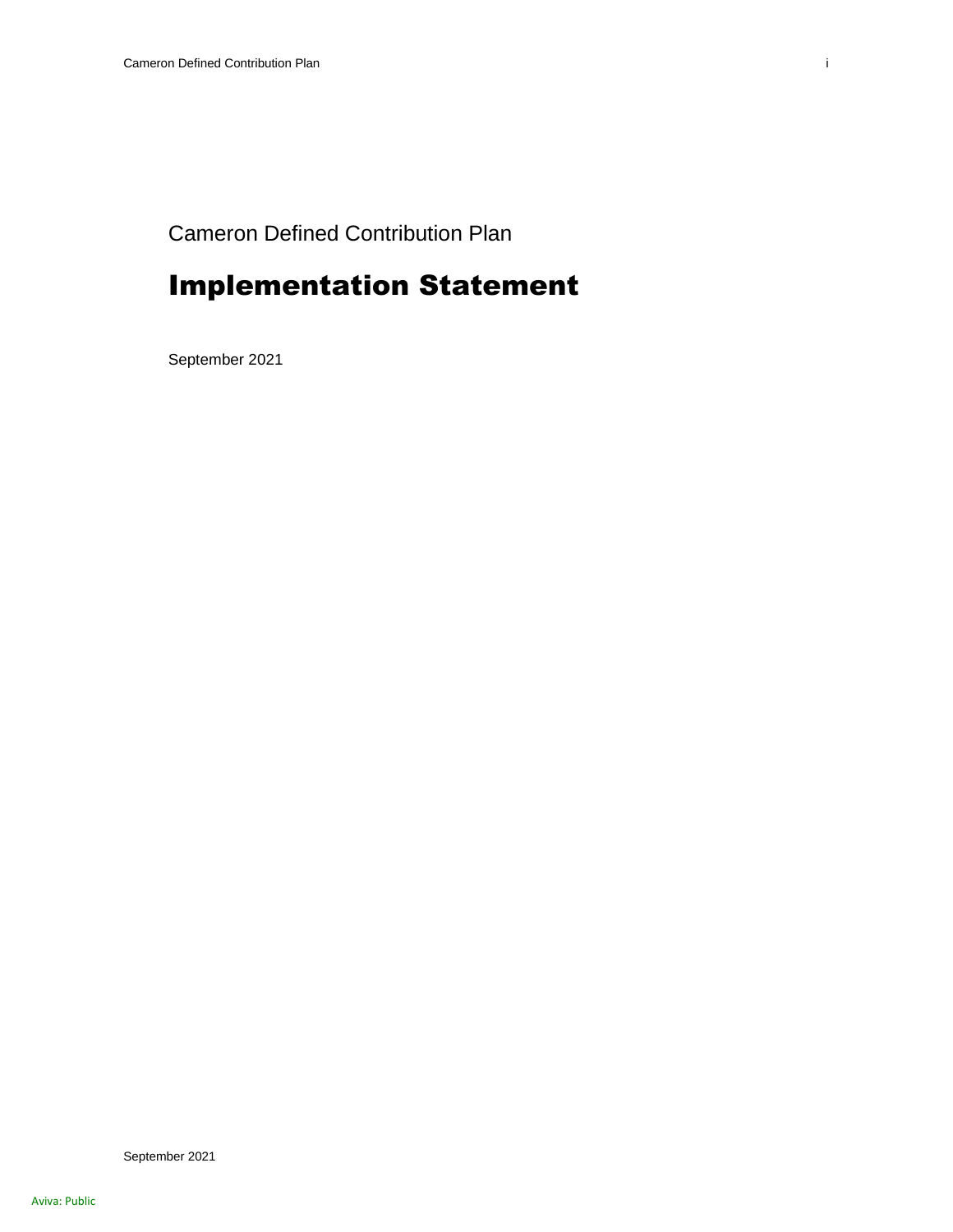# **Table of Contents**

 $\ddot{\rm n}$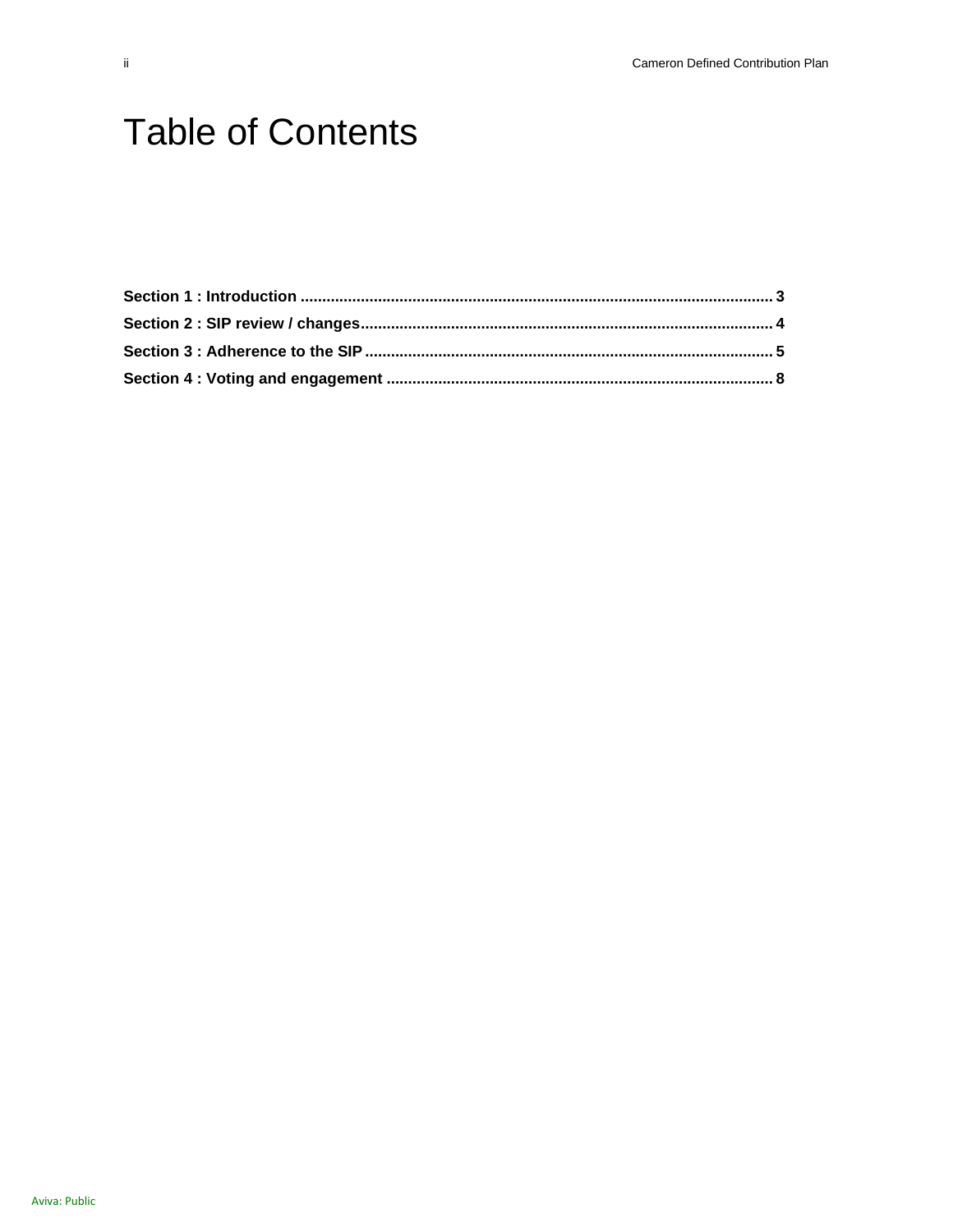# Section 1: Introduction

This document is the annual Implementation Statement ("the Statement") corresponding to the Cameron Defined Contribution Plan's Statement of Investment Principles ("SIP") covering the "Plan Year" from 6 April 2012 to 5 April 2021.

The purpose of this statement is to:

- Detail any reviews of the SIP the Trustees undertook during the Plan Year, including the reasons for any changes made to the SIP over the year.
- Set out the extent to which, in the opinion of the Trustees, the SIP was followed during the Plan Year.

The Cameron Defined Contribution Plan has a wide range of investments; therefore the principles and policies in the SIP are intended to be applied in aggregate and proportionately, focusing on areas of maximum impact.

September 2021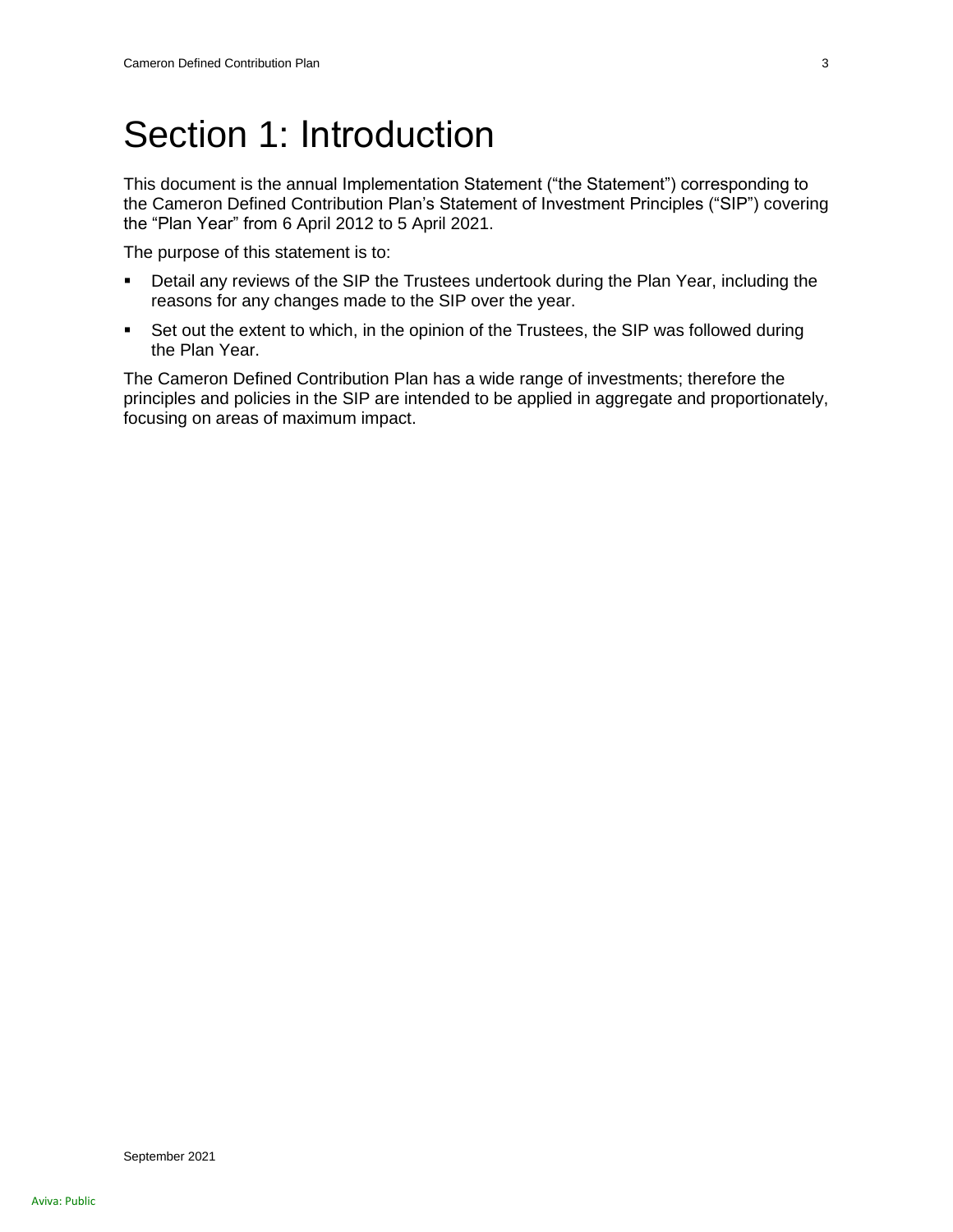## Section 2: SIP review / changes

The SIP was reviewed and updated during the Plan Year, with a revised version being adopted as at August 2020.

The revised version reflects the following changes:

- Update to the description of the Default Lifestyle Strategy
- An explanation of the Aviva Pension BlackRock Institutional Sterling Liquidity Fund becoming classified as a regulatory default arrangement after the Trustees asked Aviva to temporarily redirect member contributions into the fund following the suspension of the Aviva Pension LGIM Hybrid Property Fund.
- Updated asset class expected returns based on latest market expectations

The changes also reflected the Trustee's policies in relation to the new Department for Work and Pensions (DWP) regulations under section 2 of the Occupational Pension Schemes (Investment and Disclosure) (Amendment) Regulations 2019 coming into force from 1 October 2020, which require Trustee Boards to:

- Set out their policy in relation to their arrangements with their asset managers. This policy must set out the following matters, or explain the reasons as to why the following matters are not set out:
	- how the arrangement with the asset manager incentivises the asset manager to align its investment strategy and decisions with the trustees' investment policies
	- how that arrangement incentivises the asset manager to make decisions based on assessments about medium to long-term financial and non-financial performance of an issuer of debt or equity and to engage with issuers of debt or equity in order to improve their performance in the medium to long-term
	- how the method (and time horizon) of the evaluation of the asset manager's performance and the remuneration for asset management services are in line with the trustees' investment policies
	- how the trustees monitor "portfolio turnover costs" incurred by the asset manager, and how they define and monitor targeted portfolio turnover or turnover range
	- the duration of the arrangement with the asset manager.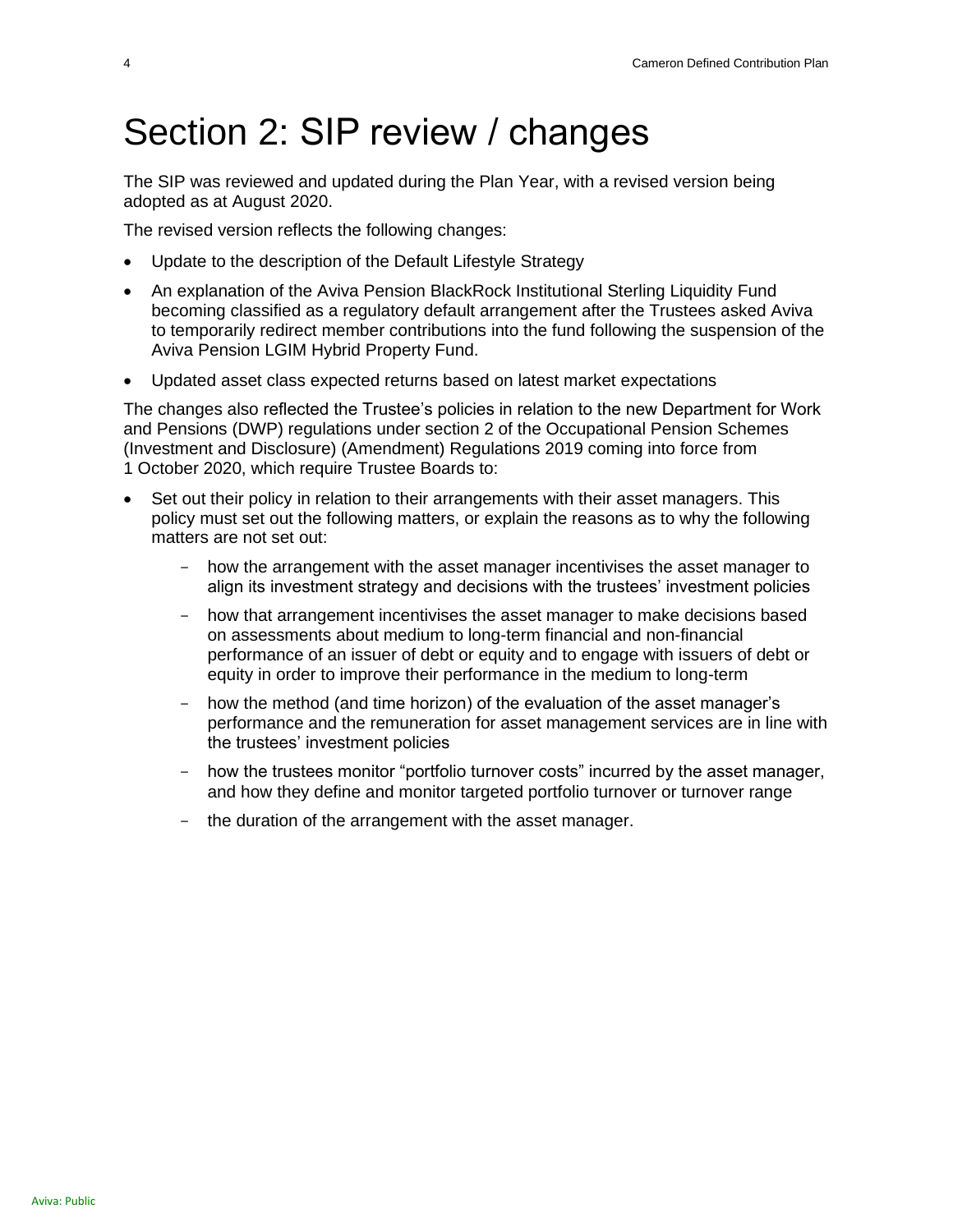# Section 3: Adherence to the SIP

The Trustees consider that the policies outlined in the SIP have been adhered to during the Plan Year. The remainder of this Statement sets out details of how this has been achieved and these details relate to those parts of the SIP which set out the Trustees' policies, and not those which are statements of fact.

The SIP comprises the following sections:

- 1. Introduction
- 2. Overall policy
- 3. Day-to-day management of the assets
- 4. Sustainable investment and stewardship
- 5. Arrangements with Investment Managers
- 6. Compliance with this SIP

#### **1. Introduction**

These paragraphs provide relevant introductory and background comments rather than setting out any policies

#### **2. Overall policy**

#### 2.1 Investment Objective

The Trustees seek to provide members with a diversified range of investment options of appropriate liquidity which will generate income and capital growth which, together with contributions from the members and the Company, will provide pension savings at retirement with which retirement income can be secured.

The Trustees recognise the different return requirements and risk tolerance of members depending on their time to retirement. The Trustees also recognise that some members will have different levels of risk tolerance regardless of their time to retirement.

#### 2.2 Risk

This section provides an overview of the broad range of risks recognised by the Trustees which could ultimately lead to members accumulating insufficient assets to finance their desired level of consumption in retirement.

The Trustees consider these risks when reviewing the range of investment options (lifestyle options and self-select funds) to measure their effectiveness and to ensure the options remain appropriate.

#### 2.3 Investment strategy

To meet the objectives and risks identified in 2.1 and 2.2, over the Plan Year, the Trustees offer members a range of lifestyle options and self-select funds, giving members a diversified range of investment options to meet a range of investment needs and risk/return objectives.

- Three lifestyle options comprising four underlying investment funds. The Default Lifestyle Strategy targets annuity purchase at retirement whilst the alternative options target cash withdrawal and drawdown at retirement.
- A range of eight self-select investment funds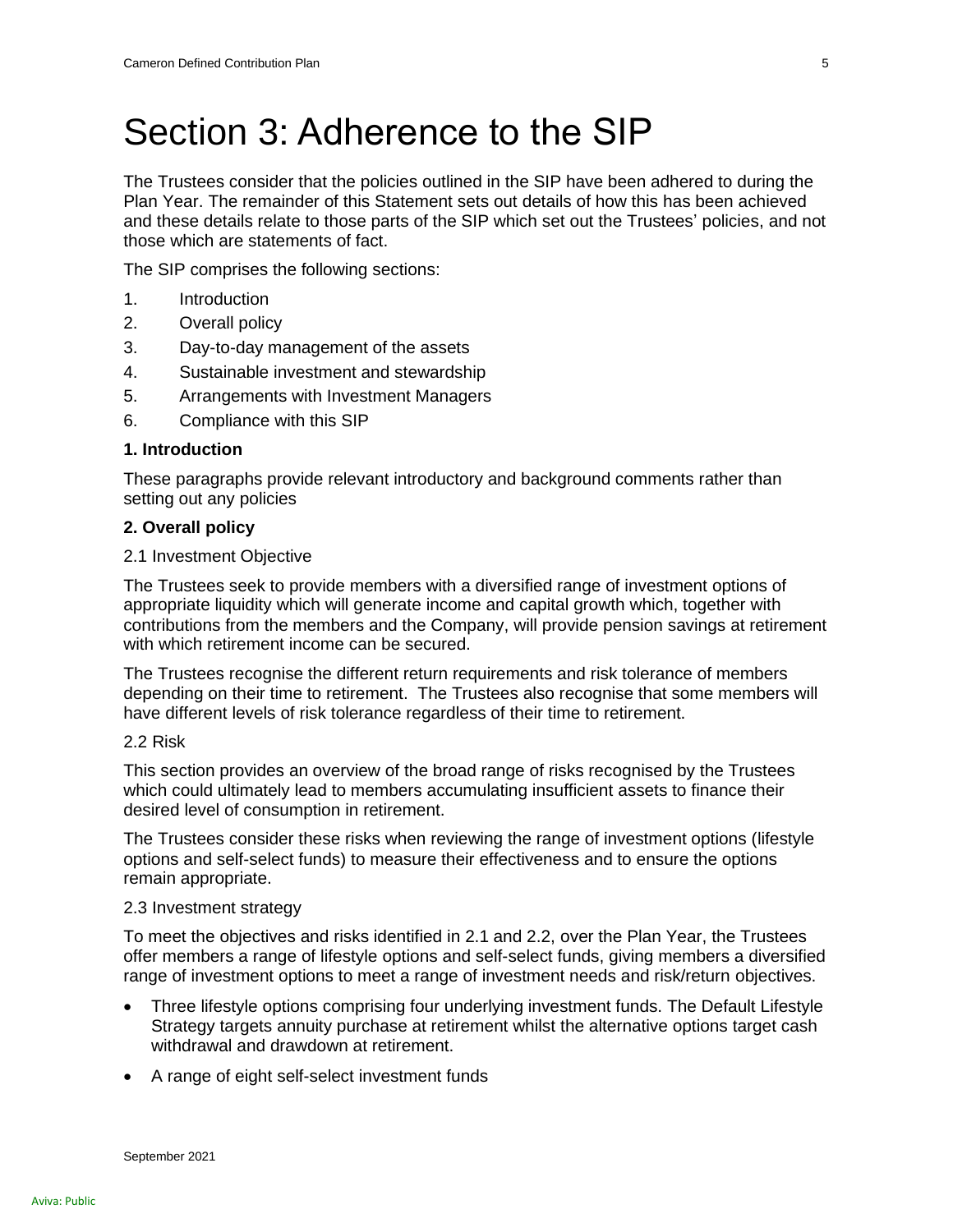The latest investment strategy review was completed during the Plan Year. The review considered likely member retirement behaviour to inform the range of investment options offered and appropriate default design. The review also considered the expected risk and return characteristics of the lifestyle options to assess the overall balance between risk and return over time relative to the stated objective of each option.

Following the review, the Trustees considered making some changes to the default investment option and the global equity fund, however the changes were deferred due to the transfer of deferred members to the Scottish Widows Master Trust. Therefore no changes were made to any of the investment options during the Plan Year and the Trustees will communicate with members ahead of implementing any changes.

#### 2.4 Expected return

The section states objective factual information.

#### **3. Day-to-day management of the assets**

#### 3.1 Main assets

This is a description of the characteristics of the investment funds offered.

3.2 Realisation of investments

This is a statement of fact

#### 3.3 Monitoring the investment managers

The Trustees monitor the performance of all investment funds via a quarterly investment performance report produced by their investment consultant and presentations from their investment managers. The performance report provides the Trustees with an assessment of performance for all funds and latest views on the Plan's investment managers.

The Trustees also evaluate the investment options as part of their annual Value for Members assessment, which provided assurance of Good value on this issue.

The investment consultant will inform the Trustees of any key developments outside of the regular quarterly reporting cycle and the Trustees have sought advice from the Plan's investment consultant throughout the year including at Trustee meetings.

#### **4. Sustainable investment and stewardship**

The Trustees' investment consultant considers stewardship, engagement and sustainable investing factors as part of its investment manager research and assessment process which contributes to the Trustees' consideration of all financially material risks in setting investment strategy. The investment consultant allocated strong ratings to all of the Plan's investment managers.

Integration of sustainable investment and stewardship matters by the Plan's investment managers were considered as part of the investment review completed during the Plan Year. The Trustees will consider more sustainable investment reporting of all its investment managers going forward.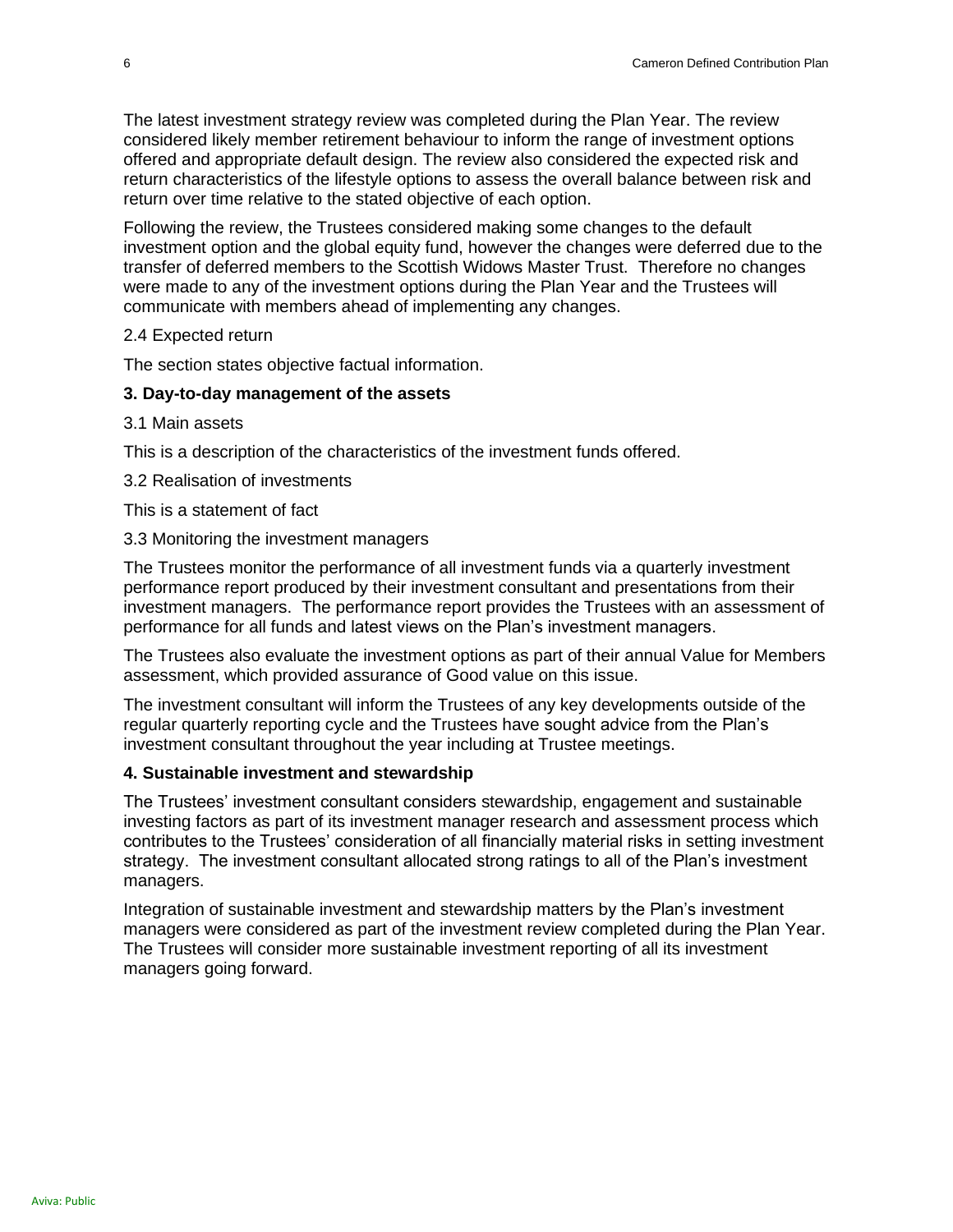#### **5. Arrangements with Investment Managers**

This section sets out the investment manager's responsibilities and the Trustees' new policies in relation to the new regulations which came into force from 1 October 2020 and require Trustee Boards to set out specific aspects of their policy in relation to their arrangements with their investment managers.

The Trustees have a long-standing relationship with their investment managers and monitor them on an ongoing basis through regular reporting received from their investment consultant.

One of the new policies states the Trustees' approach to reviewing portfolio turnover and associated costs of the Plan's underlying investment funds. The Trustees review costs and charges reporting in preparing the annual DC Chair's Statement and Value for Members assessment and will engage with their investment managers to look to extend this going forward.

#### **6. Compliance with the SIP**

The regular monitoring activities of the investment range have been commented on above and this covers the elements outlined in this section. The next triennial investment strategy review is due to commence in late 2022.

The Trustees review the SIP on a regular basis and follow all regulatory responsibilities.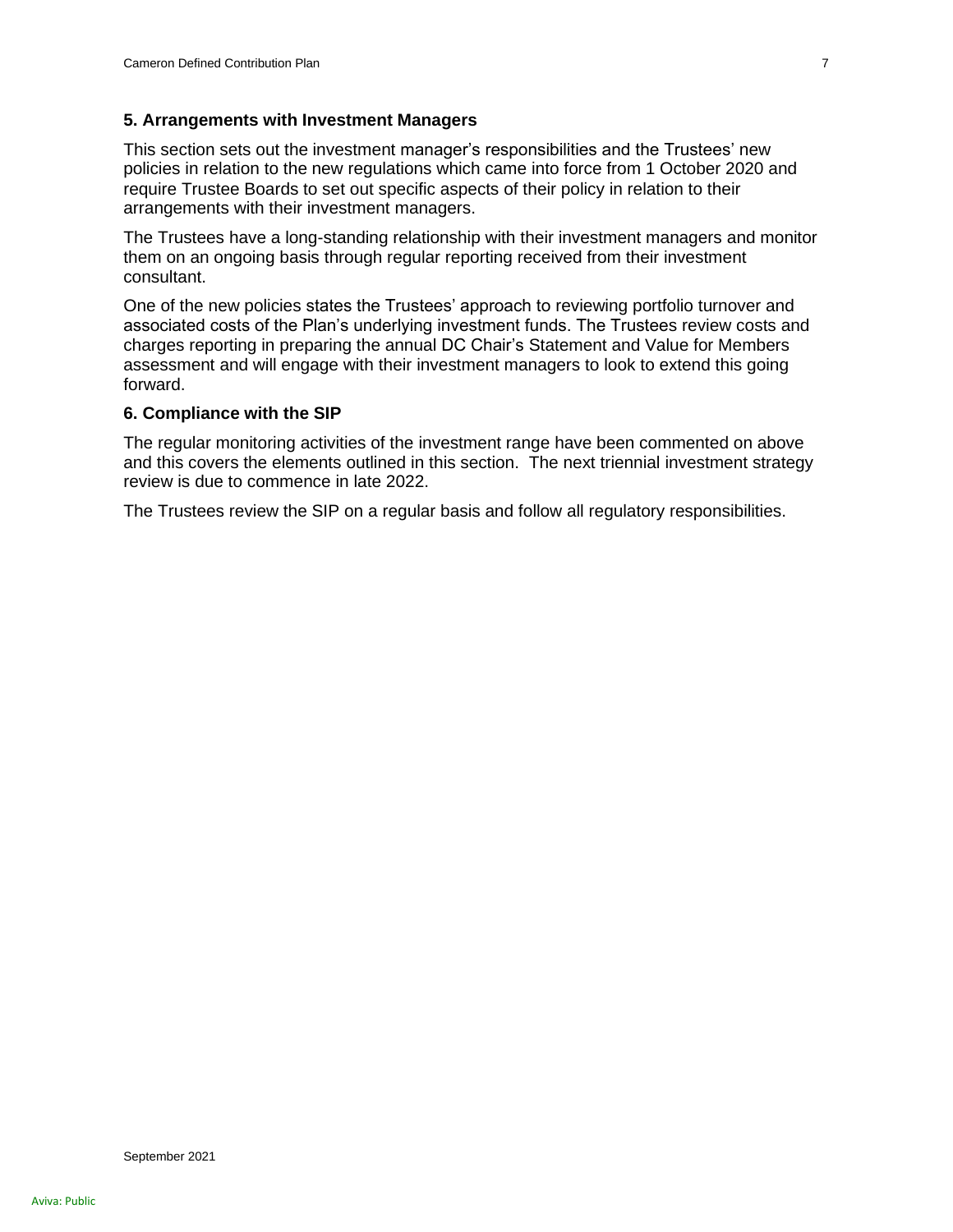## Section 4: Voting and engagement

This section sets out the voting activities of the Plan's equity investment managers over the Plan Year. The Trustees have not set any specific guidelines around manager voting.

The Trustee invests in pooled investment funds and as set out in the SIP, the Trustee's policy is to delegate the day to day sustainable investment considerations (including environment, social and governance factors) and stewardship activities (including voting and engagement) to the investment managers.

The investment managers have their own voting policies which determine their approach to voting, and the principles they follow when voting on investors' behalf. The investment managers also use proxy voting advisors which aid in their decision-making when voting and details are summarised below.

| <b>Manager</b>   | Use of proxy advisor services                                                                                                                                                                                                                                                                                                                                                                                                                                                                                                                                                                                                                                                                                                                                                                                                                                                                                                                                                             |
|------------------|-------------------------------------------------------------------------------------------------------------------------------------------------------------------------------------------------------------------------------------------------------------------------------------------------------------------------------------------------------------------------------------------------------------------------------------------------------------------------------------------------------------------------------------------------------------------------------------------------------------------------------------------------------------------------------------------------------------------------------------------------------------------------------------------------------------------------------------------------------------------------------------------------------------------------------------------------------------------------------------------|
| <b>BlackRock</b> | BlackRock subscribes to research from the proxy advisory firms Institutional<br>Shareholder Services (ISS) and Glass Lewis which contribute to, but do not<br>determine, BlackRock's voting decisions which are made by the BlackRock<br>internal stewardship team.<br>BlackRock uses proxy research firms to synthesise corporate governance                                                                                                                                                                                                                                                                                                                                                                                                                                                                                                                                                                                                                                             |
|                  | information and analysis into a concise, easily reviewable format so that their<br>investment stewardship team can readily identify and prioritise those companies<br>where BlackRock's own additional research and engagement would be beneficial.<br>They do not follow any single proxy research firm's recommendations.                                                                                                                                                                                                                                                                                                                                                                                                                                                                                                                                                                                                                                                               |
| <b>LGIM</b>      | LGIM's Investment Stewardship team uses Institutional Shareholder Services'<br>(ISS) electronic voting platform to electronically vote clients' shares. All voting<br>decisions are made by LGIM and they do not outsource the strategic decision.<br>LGIM use ISS recommendations to augment their own research. LGIM's internal<br>investment stewardship team also use research reports of Institutional Voting<br>Information Services (IVIS) to supplement the research reports that they receive<br>from ISS for UK companies when making specific voting decisions.<br>LGIM have a custom voting policy in place which includes specific voting<br>instructions which apply to all markets globally. LGIM have the ability to override<br>any vote decisions which are based on this custom voting policy if they see fit.                                                                                                                                                         |
| <b>Schroders</b> | Schroders receive research from both Institutional Shareholder Services (ISS)<br>and the Investment Association's Institutional Voting Information Services (IVIS)<br>for upcoming general meetings, however this is only one component that feeds<br>into their voting decisions. In addition to relying on their policies they are also<br>informed by company reporting and engagements, country specific policies,<br>engagements with stakeholders and the views of portfolio managers and<br>analysts.<br>It is important to stress that their own research is also integral to the final voting<br>decision; this will be conducted by both their financial and ESG analysts. For<br>contentious issues, their Corporate Governance specialists will be in deep<br>dialogue with the relevant analysts and portfolio managers to seek their views<br>and better understand the corporate context.<br>Schroders continue to review their voting practices and policies during their |
|                  | ongoing dialogue with portfolio managers. They believe this has led them to raise<br>the bar on what they consider 'good governance practice'.                                                                                                                                                                                                                                                                                                                                                                                                                                                                                                                                                                                                                                                                                                                                                                                                                                            |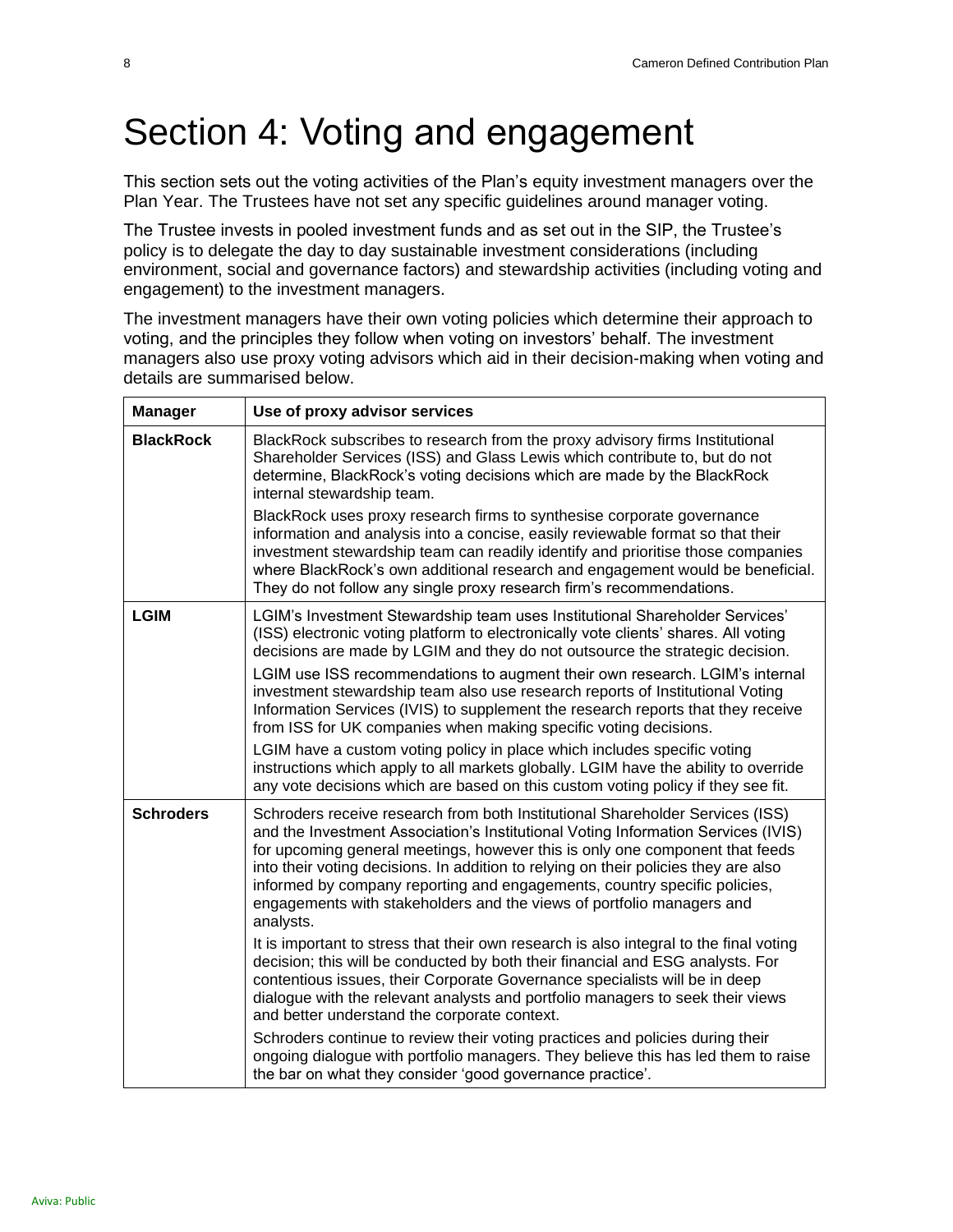The below table sets out the Investment Managers voting activity over the Plan Year:

| <b>Fund</b>                                      | <b>Voting activity</b>                                                                                                                           |
|--------------------------------------------------|--------------------------------------------------------------------------------------------------------------------------------------------------|
| <b>BlackRock</b>                                 | Number of resolutions on which manager was eligible to vote: 60,907                                                                              |
| <b>Global Equity</b>                             | Percentage of eligible votes cast: 95.66%                                                                                                        |
| (30:70)<br><b>Currency</b>                       | Percentage of votes with management: 92.72%                                                                                                      |
| <b>Hedged Fund</b>                               | Percentage of votes against management: 7.26%                                                                                                    |
|                                                  | Percentage of votes abstained from: 1.54%                                                                                                        |
|                                                  | Of the resolutions where the manager voted, the percentage where the manager voted<br>contrary to the recommendation of the proxy adviser: N/A   |
| <b>BlackRock</b>                                 | Number of resolutions on which manager was eligible to vote: 11,044                                                                              |
| <b>UK Equity</b><br><b>Index Fund</b>            | Percentage of eligible votes cast: 100%                                                                                                          |
|                                                  | Percentage of votes with management: 94.87%                                                                                                      |
|                                                  | Percentage of votes against management: 5.13%                                                                                                    |
|                                                  | Percentage of votes abstained from: 0.65%                                                                                                        |
|                                                  | Of the resolutions where the manager voted, the percentage where the manager voted<br>contrary to the recommendation of the proxy adviser: N/A   |
| <b>BlackRock</b>                                 | Number of resolutions on which manager was eligible to vote: 28,532                                                                              |
| <b>ALMA Fund</b>                                 | Percentage of eligible votes cast: 94.27%                                                                                                        |
|                                                  | Percentage of votes with management: 91.12%                                                                                                      |
|                                                  | Percentage of votes against management: 8.88%                                                                                                    |
|                                                  | Percentage of votes abstained from: 2.39%                                                                                                        |
|                                                  | Of the resolutions where the manager voted, the percentage where the manager voted<br>contrary to the recommendation of the proxy adviser: N/A   |
| <b>LGIM Hybrid</b>                               | Number of resolutions on which manager was eligible to vote: 4,121                                                                               |
| Property<br><b>Fund</b>                          | Percentage of eligible votes cast: 99.83%                                                                                                        |
|                                                  | Percentage of votes with management: 82.84%                                                                                                      |
|                                                  | Percentage of votes against management: 16.80%                                                                                                   |
|                                                  | Percentage of votes abstained from: 0.36%                                                                                                        |
|                                                  | Of the resolutions where the manager voted, the percentage where the manager voted<br>contrary to the recommendation of the proxy adviser: 0.34% |
| <b>Schroder</b>                                  | Number of resolutions on which manager was eligible to vote: 6,653                                                                               |
| QEP                                              | Percentage of eligible votes cast: 99.8%                                                                                                         |
| Emerging<br><b>Markets</b><br><b>Equity Fund</b> | Percentage of votes with management: 89.1%                                                                                                       |
|                                                  | Percentage of votes against management: 10.9%                                                                                                    |
|                                                  | Percentage of votes abstained from: 0.2%                                                                                                         |
|                                                  | Of the resolutions where the manager voted, the percentage where the manager voted<br>contrary to the recommendation of the proxy adviser: 3.1%  |

September 2021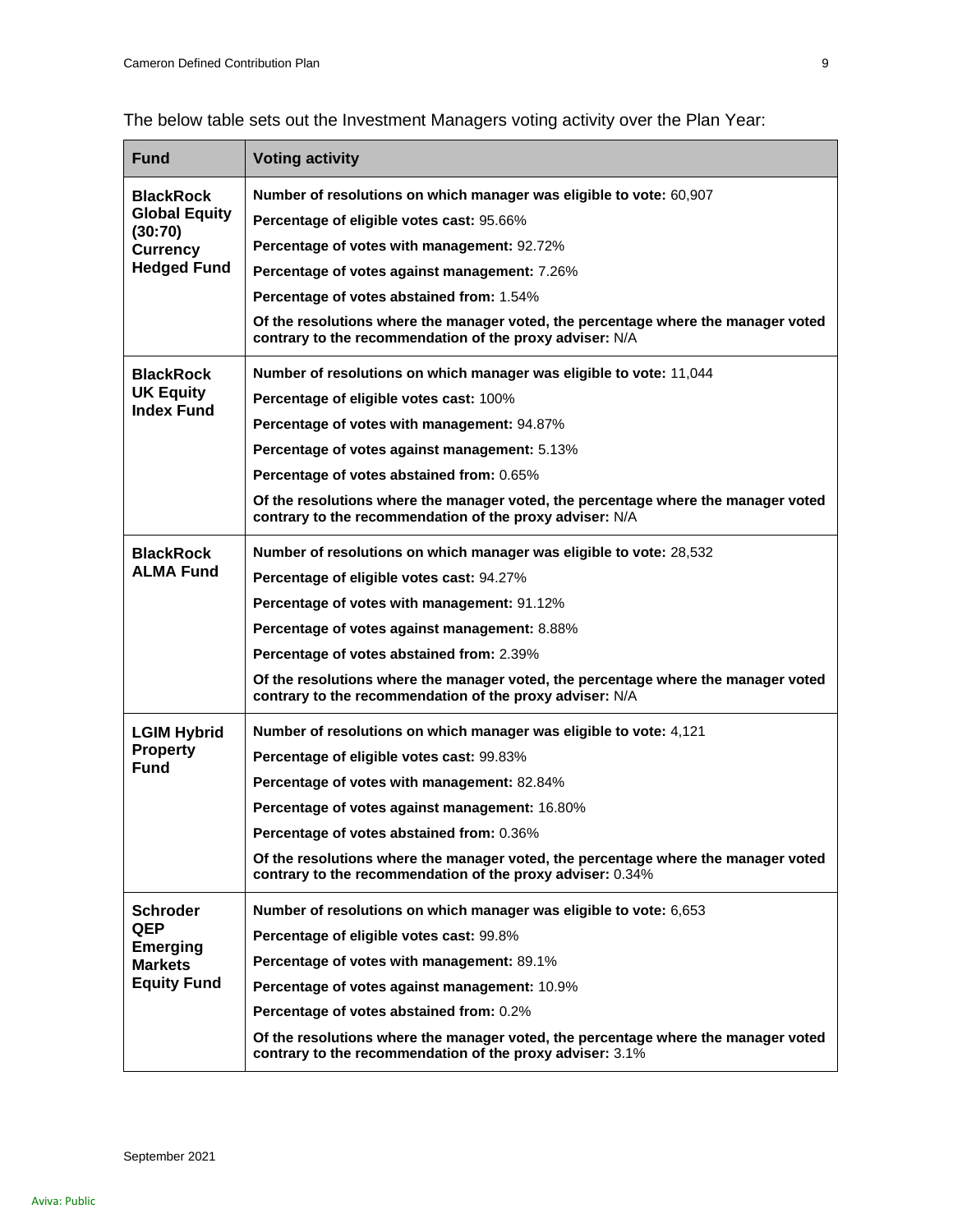The following table provides a sample of significant votes cast by the Plan's investment managers on behalf of the Trustees' over the year. Given there is no definition of what constitutes a significant vote, the Trustee has decided to include examples of significant votes for constituents of the default investment option.

BlackRock Investment Stewardship periodically publish detailed explanations of specific key votes in "vote bulletins" which can be found by following this link [https://www.blackrock.com/corporate/about-us/investment-stewardship#vote](https://www.blackrock.com/corporate/about-us/investment-stewardship#vote-bulletins)[bulletins.](https://www.blackrock.com/corporate/about-us/investment-stewardship#vote-bulletins) There were 54 vote bulletins covering the Plan Year. These bulletins are intended to explain their vote decision, including the analysis underpinning it and relevant engagement history when applicable, on certain high-profile proposals at company shareholder meetings. BlackRock make this information public shortly after the shareholder meeting, so investors can be aware of their vote determination when it is most relevant to them. BlackRock consider these vote bulletins to contain explanations of the most significant votes for the purpose of the Shareholder Rights Directive II.

| <b>Significant vote cast</b>                                                                                                                                                                                                                                                                                                                                                                                                             | Coverage                        |
|------------------------------------------------------------------------------------------------------------------------------------------------------------------------------------------------------------------------------------------------------------------------------------------------------------------------------------------------------------------------------------------------------------------------------------------|---------------------------------|
| <b>Company: The Boeing Company</b>                                                                                                                                                                                                                                                                                                                                                                                                       | <b>BlackRock</b>                |
| <b>Meeting date: April 2020</b>                                                                                                                                                                                                                                                                                                                                                                                                          | <b>Global Equity</b><br>(30:70) |
| <b>Manager Resolutions: Re-election of four directors</b>                                                                                                                                                                                                                                                                                                                                                                                | Currency                        |
| Company management recommendation: For Manager Resolutions                                                                                                                                                                                                                                                                                                                                                                               | <b>Hedged Fund</b>              |
| <b>How the manager voted: Against Manager Resolutions</b>                                                                                                                                                                                                                                                                                                                                                                                |                                 |
| Rationale: BlackRock voted against the manager resolutions to re-elect the four Board<br>members due to the Board's failure to exercise sufficient oversight of management strategy<br>and corporate culture, which contributed to the fatal 737 MAX crashes. BlackRock also voted<br>AGAINST six related shareholder proposals as the company has appropriate policies and<br>reporting to address the issues covered by the proposals. |                                 |
| <b>Company: Chevron Corporation</b><br><b>BlackRock</b>                                                                                                                                                                                                                                                                                                                                                                                  |                                 |
| Meeting date: May 2020                                                                                                                                                                                                                                                                                                                                                                                                                   | <b>Global Equity</b><br>(30:70) |
| <b>Shareholder Resolution: Report on Climate Lobbying Aligned with Paris Agreement</b><br>Goals                                                                                                                                                                                                                                                                                                                                          | Currency<br><b>Hedged Fund</b>  |
| <b>Company management recommendation: Against Shareholder Resolution</b>                                                                                                                                                                                                                                                                                                                                                                 |                                 |
| How the manager voted: Against Manager Resolutions and For Shareholder Resolution                                                                                                                                                                                                                                                                                                                                                        |                                 |
| <b>Rationale:</b> BlackRock voted for the shareholder resolution as greater transparency into the<br>company's approach to political spending and lobbying as aligned with their stated support<br>for the Paris Agreement will help articulate consistency between private and public<br>messaging in the context of managing climate risk and the transition to a lower-carbon<br>economy                                              |                                 |